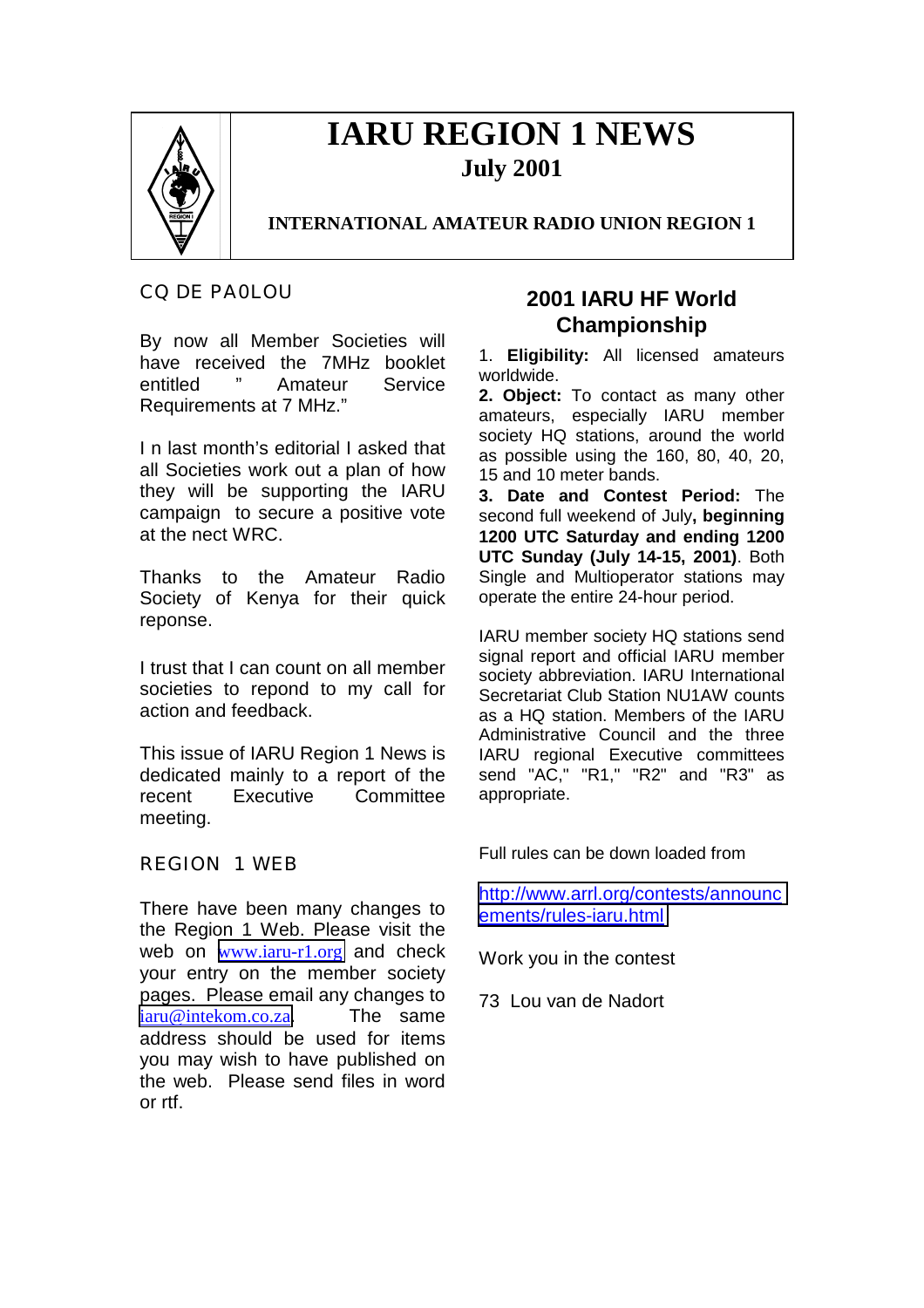## **REPORT ON THE EXECUTIVE COMMITTEE MEETING**

**HELD AT THE HOTEL CROWNE PLAZA, MUSCAT, SULTANATE OF OMAN APRIL 21,22 AND 23, 2001.**

#### **Present:**

**L.v.d. van de Nadort, PA0LOU Chairman Tafa Diop, 6W1KI, Vice Chairman Elisee Bismuth, F6DRV, Treasurer R. J. (Tim) Hughes, G3GVV Secretary**

#### **Members:**

**A.Razak A.Al-Shawarzi, A41J Ole Garpestad, LA2RR Hans v.d. Groenendaal, ZS6AKV Wojciech Nietyksza, SP5FM Karl Vogele, DK9HU**

#### **Visitors:**

**Tom Atkins, VE3CDM President, Region 2 Fred Johnson, ZL2AMJ Chairman, Region 3 Dave Sumner, K1ZZ IARU Secretary**

#### **Opening of the meeting**

The meeting opened at 09.00 on Saturday 21 April, 2001.

The Chairman asked for a Minutes Silence in memory of Alf Almedal, LA5QK, who was a member of the Executive Committee until he was elected as HF Chairman at the Conference in den Haan (1993). Due to his illness he stood down as HF Chairman at the Lillehammer Conference. Letters of condolence had been sent to Mrs Almedal and NRRL.

Messages of greetings were received from the Minister of telecommunications, H.E.Sheikh Suhail bin Mustahaid Shamas, A41SM and the President of ROARS who could not be present as they were on official visits outside Oman

#### **Apologies for absence**

It was regretted that the IARU President Larry Price, W4RA was unable to be present.

#### **Welcome to visitors**

The Chairman welcomed Dave Sumner, K1ZZ, Tom Atkins, VE3CDM and Fred Johnson, ZL2AMJ to the meeting. ZL2AMJ said he would welcome representatives from Region 1 at the Region 3 Executive Committee Meeting.

#### **Arrangements for the meeting;**

The meeting would commence daily at 08.00. A ROARS reception was to be held on Saturday evening.

#### **Approval of the Agenda**

The Agenda was approved. It was agreed that all financial matters involving budgets for WG's would be dealt with under Agenda item 11.

#### **Matters arising from Minutes of 15/17 April, 2000**

It again was emphasised that a Minute Taker was essential so that the Secretary could participate in the discussion. An explanation was given as to why the office manager could not be present. Arrangements are to be made for the Office Manager to attend in 2002, also in view of preparations for the General Conference in 2002.

The Chairman referred to the Minutes of the Tours Meeting (2000) pointing out that we are very weak in PR. Many people do not read IARU information. Some societies are ignoring IARU and going direct to their own authorities without reference to IARU policy.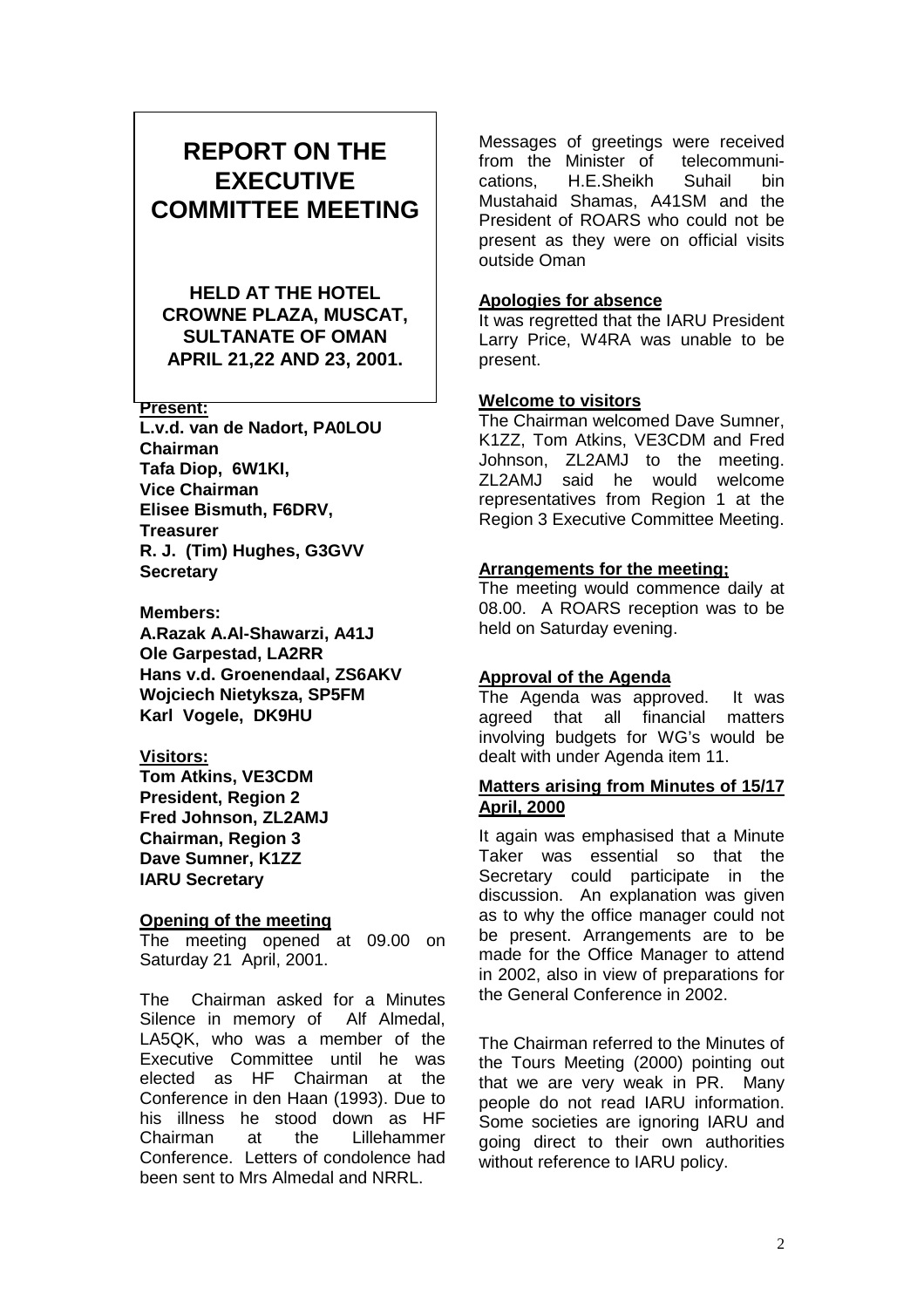## **Secretary's Report**

The EC confirmed what was decided last year re PR.

Secretariat: The decision of Lillehammer has been implemented. The Office Manager now has been given a 2-year contract under which she operates the IARU office as an independent organisation receiving a total annual fee of 48,000 CHF for which she will provide the services required for the Secretariat. Because of this, the total cost of the Secretariat has been further reduced as per the wishes of the Lillehammer Conference.

The EC is to communicate to the member societies an explanation as to why the full recommendation of outsourcing was not implemented. The EC is of the opinion that the other than financial implications of outsourcing were not thoroughly considered by the Lillehammer conference and because of the many principles and "political" aspects (especially outsourcing to a member Society), only the financial intentions have been fulfilled.

Email: Considerable savings have resulted from the use of Email, but 25 Member Societies have no email facilities, or do not wish to receive it due to the fact that they have to pay for "incoming" mail.

(iii)The contract for the leasing of the franking and weighing machines was terminated under satisfactory terms.

(iv) Region 1 News: More contributions from Member Societies are required.

(v) Region 1 representatives at meetings and conferences were requested to (a) send a summary report, in addition to the full report (b) prepare, and also to send to the Secretariat, a programme showing the location and dates of meetings they would be attending.

#### Confidentiality:

The originator of a document or report should determine if there is any reason to restrict its circulation to a person, or a

group of persons in order to protect its sensitivity, or its confidentiality, and he should then chose the best way (e.g. conventional letter, fax, e-mail,or telephone) to maintain security. We do not go beyond the addressees until it is approved by the originator.

#### **Member Societies**

Algiers: (see STARS). Proposed meeting

A letter was received from a group in Germany called AGZ requesting IARU Membership. This letter was referred to DARC and AGZ will be informed that their letter was forwarded to DARC.

(Note: in the meantime DARC/Hans Berg have requested that AGZ will be written to officially advising them that the IARU constitution does not allow more than one Member Society in a country and that Germany already is represented by DARC).

Azores: The IS had received a letter from the Azores requesting a solution to a QSL Bureau problem. K1ZZ was requested to mail a copy of the letter from Azores to REP in Portugal as REP is the Society which represents the Azores. He was also requested to suggest a solution for the QSL problem.

Georgia: An Application from Georgia for IARU membership had been received and the form sent to them for completion.

Cameroon: There is a new representative for amateur radio in Cameroon.

UBA: Conclusion. The EC advised the IS that R1 EC has examined the petition of FRA against the UBA and the EC found no grounds for the complaints made in the petition.

Agreed that the IS write to UBA expressing the view of Region 1 who would like parties to get together for the good of Amateur Radio as a whole, and Region 1 has offered to assist with this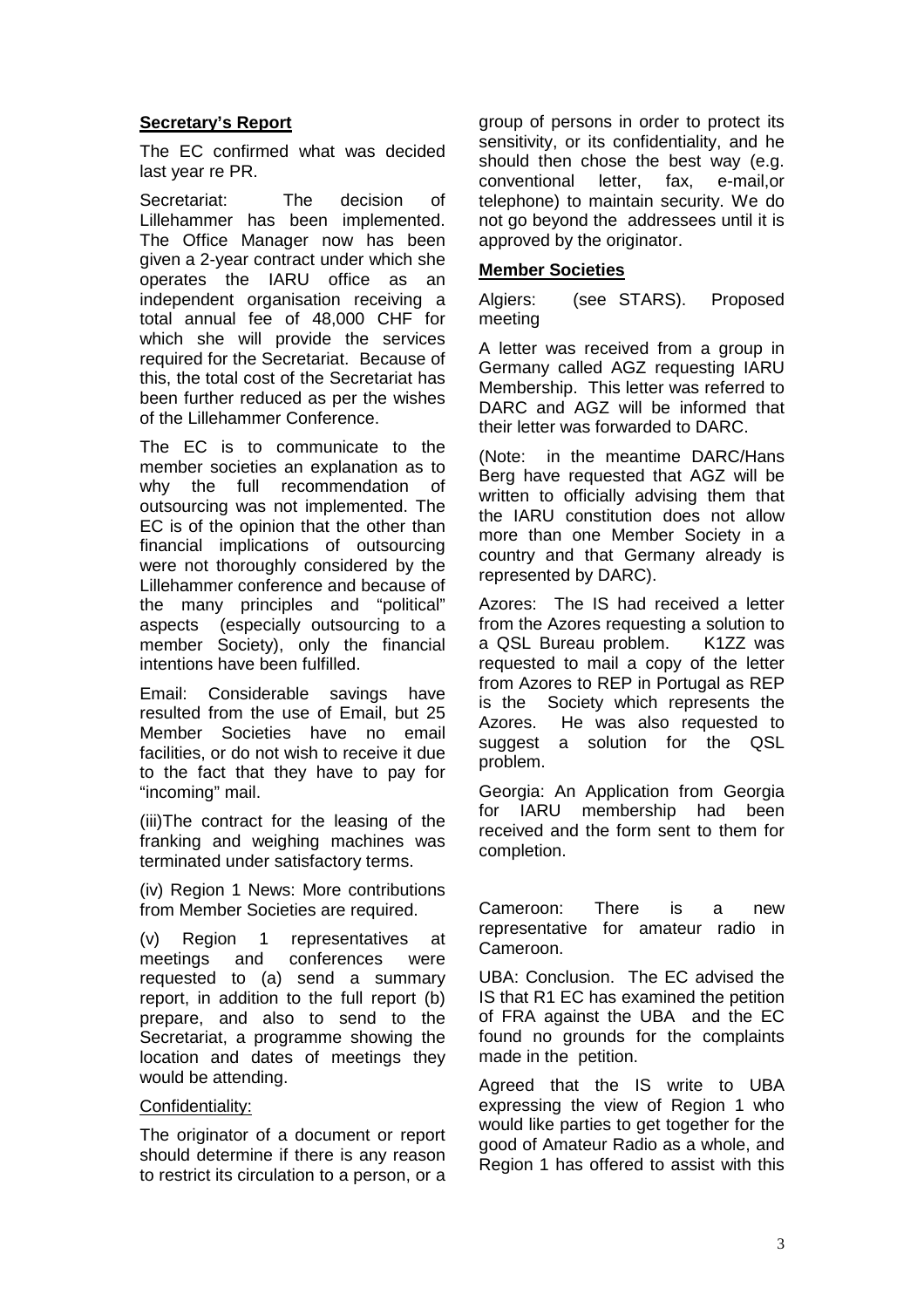if UBA requires a mediator.

Libya and Kazakstan: Application from Libya and Kazakstan – nothing heard.

Saudi Arabia: No further development with Saudi Arabia.

Bahrain: Bahrain will become more active because the Minister of Information has become an amateur.

Mongolia: Everything has been cleared.

Sierra Leone: Cassandra Davies is still living in Sierra Leone at a new address.

Follow up:

Swaziland maintain they paid their annual contribution

Libya and Gambia – no change

Liberia – EL2BA still pays for this Society

THE ABSENCE OF RESPONSE TO CORRESPONDENCE FROM AN INCREASING NUMBER OF MEMBER SOCIETIES MIGHT MAKE AMENDING OUR CONSTITUTION AND BYE-LAWS VERY DIFFICULT.

## **Region 1 Permanent Working Bodies/Committees/Coordinators**

HF Committee and VHF Committee

The Executive Committee found it disappointing that both Committees had cancelled the Vienna meeting while there were documents to be discussed. In view of the acceleration of WRC-03 preparations in CEPT and ITU it would have been useful if SP5FM and LA2RR could have briefed both Committees on developments within CEPT as well as ITU level. Therefore, ON7LX's request to hold a HF-C meeting in Friedrichshafen has been endorsed by the EC and extended to VHF-C. It was therefore suggested that both committees would hold a meeting in Friedrichshafen in June 2001, partly a joint session chaired by PA0EZ for which purpose DARC had already generously offered meeting facilities, and that committee members be encouraged to submit papers.

The expenses for both Committee Chairmen would be reimbursed as usual. No commitments were approved for possible secretarial expenses.

PA0EZ and ON7LX will make the necessary administrative arrangements themselves requesting a suitable room and communicating with their respective members.

SP5FM will attend this as it will create the opportunity to address both committees on current and relevant problems. LA2RR and IS colleagues would join him in that endeavour.

Both Chairmen were thanked for their work and their respective budgets approved.

HF Committee 2100 CHF.

VHF/UHF/Microwave Committee 850 CHF.

ARDF:

LA2RR attended the  $21<sup>st</sup>$  Plenary meeting of the ARDF WG as the representative of his society as no budget was available from Region 1.

Regrettably travel expenses for<br>DL5NBZ to the  $10^{th}$  ARDF  $DL5NBZ$  to the  $10^{th}$  ARDF championships in China could not be covered by Region 1.

DL5NBZ was sponsored by a national group and attended the ARDF Contest in China (see Report) as well as representing IARU Region1.. This was welcomed by the EC and it was hoped that the decision by the Lillehammer Conference to reduce financial support to ARDF would be reversed.

A comprehensive report from the 1<sup>st</sup> European Youngster ARDF Championships 2000 has been received from the Czech Society, CRC. The polish Society, PZK, will host the  $2^{nd}$ EYAC in first week of July 2001.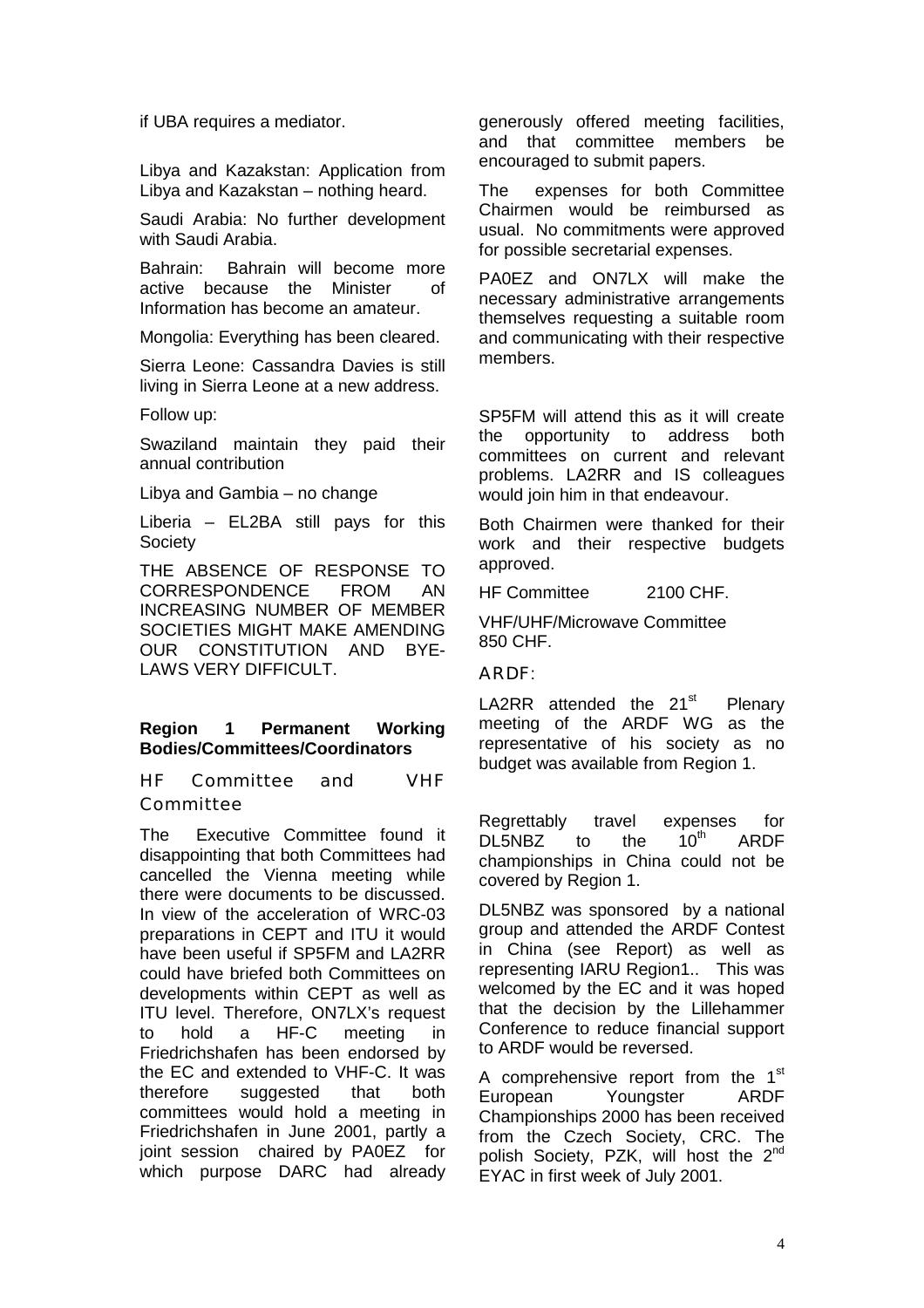. The following recommendations put forward by DL5NBZ were all agreed, but with the word "European" replaced by "Region 1" in all references to the Championships. LA2RR was tasked to clear this change with the ARDF WG Chairman.

#### Recommendation 1:

It is recommended to the EC to give a special permit to use the procedure at the IARU Region I European Championships in 2001 to prepare the starting list as described in the draft of the ,,New Rules,, Part B - Appendix 5.

## Recommendation 2:

It is recommended to the EC to give a special permit to use the categories according Part B 14. of the draft of the "New Rules" at the IARU Region 1 European Championships in 2001.

## Recommendation 3:

It is recommended to support the French society REF with 1500 CHF to organize the ARDF Region I Championships in 2001.

#### Recommendation 4:

It is recommended that the chairman of IARU Region I ARDF Working Group will be the chairman of the international jury at the 13th Region 1 European ARDF Championships 2000 in France

Recommendations in connection with Region I European Youngsters ARDF Championships:

#### Recommendation 5:

It is recommended to make an European/IARU RI Youth ARDF Championships a permanent IARU Rl event. It is very important for the sports growth of young radio amateurs to have an opportunity to compare their performance.

| EC's comment: This should be put     |  |  |  |  |
|--------------------------------------|--|--|--|--|
| forward to the next Region 1         |  |  |  |  |
| Conference for future decision after |  |  |  |  |
| 2002.                                |  |  |  |  |

Recommendation 6:

It is recommended to organise an European/IARU RI Youth ARDF Championships every year because of short "life" of the youngsters category (they usually start run at *4* top level at the age of 13 and 2-3 years later are moved into juniors category).

Recommendations in connection with the official home page of IARU Region I ARDF Working Group:

## Recommendation 7:

 It is recommended to link the official home page of IARU Region 1 ARDF WG (www.ardf-rI .org) with the home page of IARU Region 1.

Although a new, additional Championship has been agreed, the annual subsidy from Region 1 for ARDF Championships remains at CHF 1500 p.a.

Budget 2001 Agreed – total 3,400CHF

Although a new, additional Championship has been agreed, the annual subsidy from Region 1 for ARDF Championships remains at CHF 1500 p.a

Budget 2001 Agreed – total 3,400 CHF

The ARDF Report was accepted and the EC thanked DL5NBZ for the extensive information supplied and the EC wished ARDF well for the coming events.

#### RRWG:

The Report from John Bazley G3HCT was received.

G3HCT was thanked for his report and his continuing representation at RRWG meetings. Regarding Email, it is the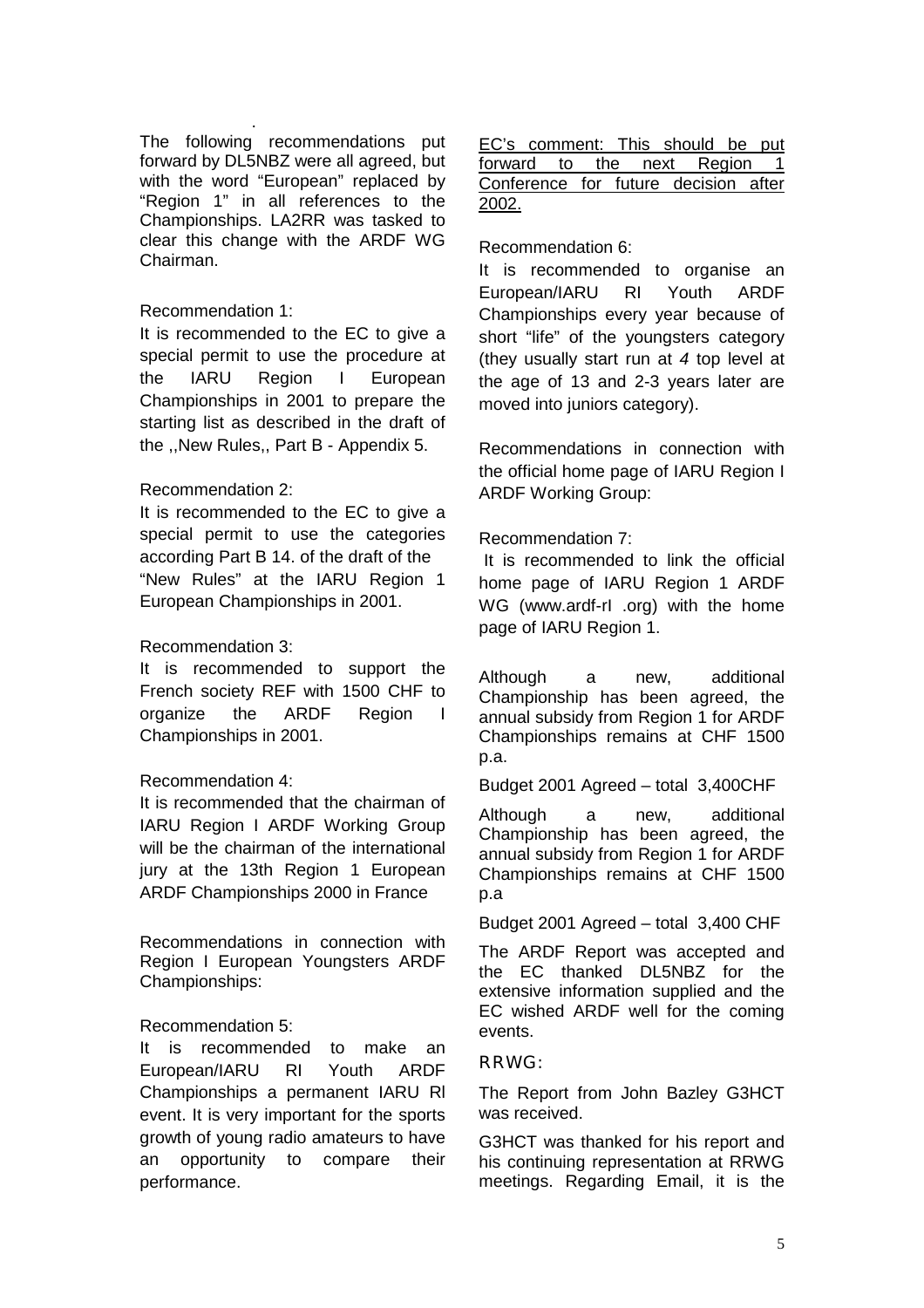recipient's responsibility to distribute. (CompuServe does not support automatic acknowledgement)

Budget approved – CHF 2400 general expenses in Fund 1, and the RR6 expenses CHF 6,000 in Fund 3, plus "contingencies" in Fund 3 which are part of SP5FMs' overall budget for the ERC.

EMC:

The ÉC endorsed the proposal on page 2 of Newsletter March 2001, and also the recommendation on the RF exposure safety of radio amateur transmitter stations and leaves the implementation to the EMC WG. The Budget was approved – CHF 3,400 to be split between general expenses (Fund 1) and ETSI, CEPT-SE etc. (Fund 3)".

HST:

Report accepted. The Budget is approved – CHF 3,100 to be split as follows: General expenses CHF 600, travel Chairman of the Jury CHF 1000, and support to HST Championship 2001 organisers CHF 1,500.

The EC wished HA3NU and his Committee good luck for the June 2001 Championship.

IARUMS:

The EC noted with pleasure the continuing effort of G4GKO and the IARUMS team. This is real and useful work, important and recognised .Government services are using and analysing the IARUMS material. References to IARUMS appear at almost every meeting of FM36 (now FM40) and FM22.

Budget approved.1,500 CHF.

IBP:

G3USF's reminder of the identification of beacons, in view of the new low Morse speed requirement, was noted.

The Report was received and noted with interest, and the thanks of the EC were extended to G3USF for his

continuing work. No Budget was requested.

IPHA:

A Budget request was made for a new booklet.

The thanks of the EC go to PA3ADR/VK2GWI for the report and spreading the programme further. Budget approved 600 CHF.

STARS:

6W1KI still has the intention to visit the Congo and Cameroon but no actual plan is in place yet.

A41JT tried to help, F6DRV sent money last year to Hans Welens, ON6WQ now planned visit for October 2001.

Agreement in principle still stands (Budget still available), but the EC looks forward to detailed plans. In view of general situation (see also item 12, especially 12.2.1c) some stimulation of activities is needed.

Botswana: A new examination is being considered.

F6DRV note BARS was missing from the list.ACTION F6DRV

Swaziland: Being reactivated.

Libya: There has been no response to correspondence. Abubaker Alzway, 5A1A appears to be the only person in the Society.

Turkey: It was noted with regret that in spite of all Region 1 and IARC/4U1ITU attempts the equipment is still in Geneva. The problem is bringing equipment into Turkey, although the customs problem may improve.

Algeria: 6W1KI . Moral support can be given from Region 1. REF is willing to send 2 people to Algeria.

In principle the EC agreed to 5,000 CHF but STARS must put forward a detailed plan. (F6DRV note all above in STARS budget).

The EC thanked ON6WQ and his SRC's and hopes they will be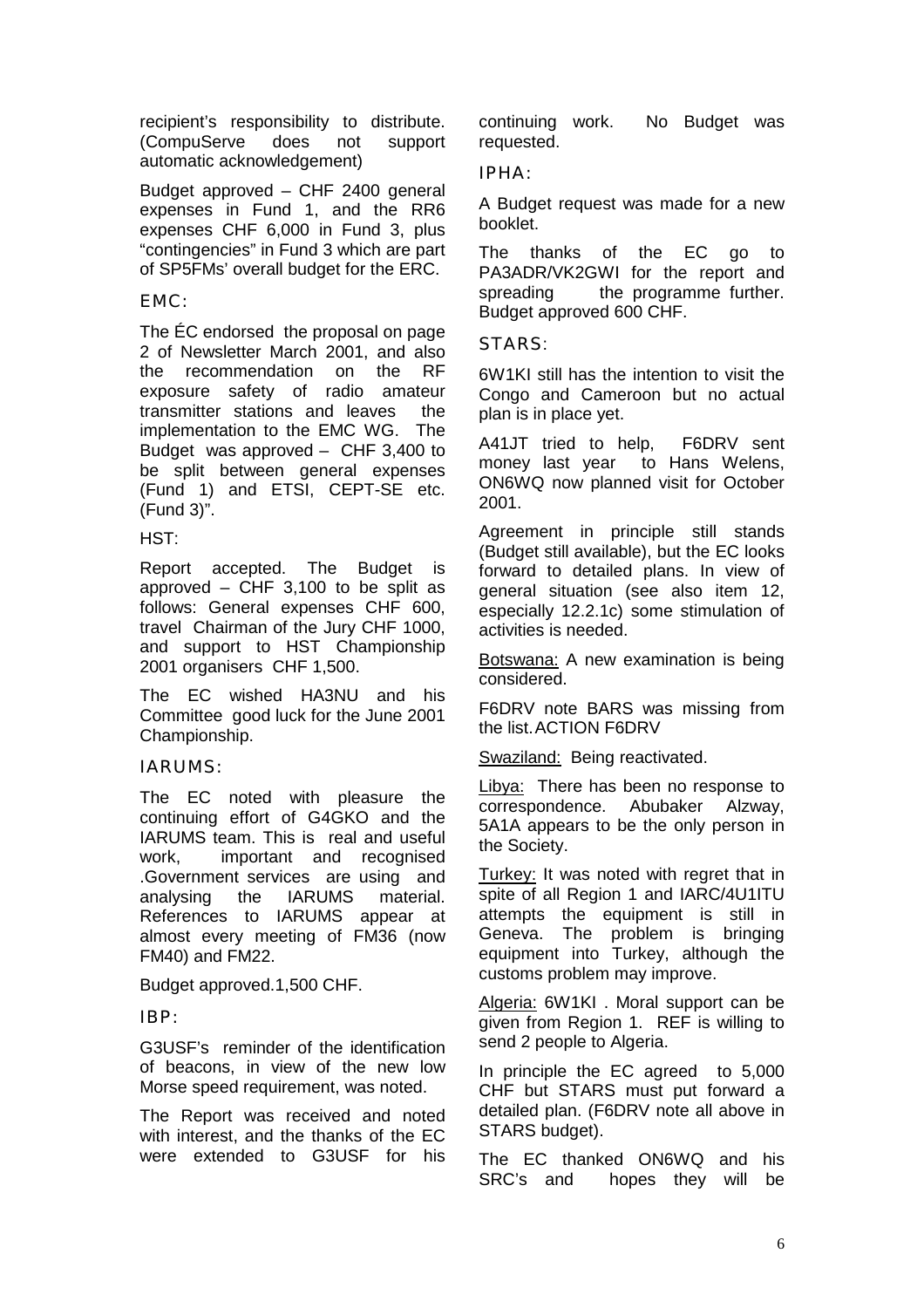successful in their plans for the various projects.

#### AFRICOM:

Correspondence from the former coordinator 5N0OBA had been replied to by Secretary and PA0LOU.

A new representative for AFRICOM is required because AFRICOM is not functioning. Meanwhile it is held in suspense as the EC continues to look for someone to do this work. It is hoped to reactivate AFRICOM in accordance with the terms of reference.

## EUROCOM:

Many matters are going on with reference to amateur radio and Eurocom is providing everybody with all the necessary information to react. Regulations are coming from the European Commission, affecting most of Region 1 Member Societies, enabling us to alert our specialist experts. ON4WF is also working well with other organisations both inside and outside the European community.

The EC received the report of EUROCOM and expressed gratitude for the enormous amount of work by ON4WF and his term of experts on behalf of amateur radio.

Budget request approved - 1500 CHF.

Other matters (Satellites)

ZS6AKV is to draft a letter to be sent to AMSAT groups by the Chairman expressing the EC's appreciation for their continued work in the Amateur Satellite field and to wish the OSCAR 40 ground control teams success in the endeavours to get OSCAR 40 fully operational. The representatives of Regions 2 and 3 asked to be included in the message to the AMSAT groups.

The EC also noted the success of the ARISS (Amateur radio on the International Space Station) and recognised the tremendous awareness that this is creating for Amateur Radio. It was agreed to send a letter to the

Chairman of the ARISS team to express Region 1's appreciation.

## **ERC - IARU REGION 1 EXTERNAL RELATIONS COMMITTEE:**

SP5FM introduced his extensive written report (6 pages+2 annexes). He exposed many aspects of WRC-03 preparatory work in CEPT and ITU. Inter alia, the growing credibility of IARU representatives who are being entrusted responsibilities such as chairing meetings of and ITU subbodies (e.g SP5FM, W4RI , WB7CSL), drafting important CEPT documents<br>(G3HCT, SP5FM), initiating and SP5FM), initiating and participationg in such ITU actions as Disaster Communication Handbook and Disaster recommendation (W4RA W4RI) etc. Together with the technical position achieved at CEPT-SE, CISPR, ETSI and ITU-R by DJ1ZB, G3RZP, OZ7CY, VE7PU all these achievements mutually reinforce each other, thus very careful anmd balanced behaviour is required to avoid uncoordinated steps that could be potentially harmful to IARU credibility.

SP5FM explained the role of fixed and mobile military communication in relation to WRC-03 agenda item 1.23 and PLC, and reported on continuing successful Region 1 involvement in CEPT Civil-Military frequencymanagement meetings (the 2001 Civ-Mil meeting was attended by LA2RR and SP5FM

SP5FM emphasised a potential impact of WRC-03 issues on VHF/UHF/SHF allocation matters. This is one of the reasons why direct consultations with the Region 1 HF and VHF/UHF Committees are becoming more and more important. He elaborated also on further steps undertaken to extend implementation of the 136 kHz allocation. A great deal of attention has been focused on "manpower" aspects. Under this heading SP5FM pointed out the valuable help he is receiving from LA2RR who, however, is facing severe professional barriers limiting his flexibility in attending meetings, but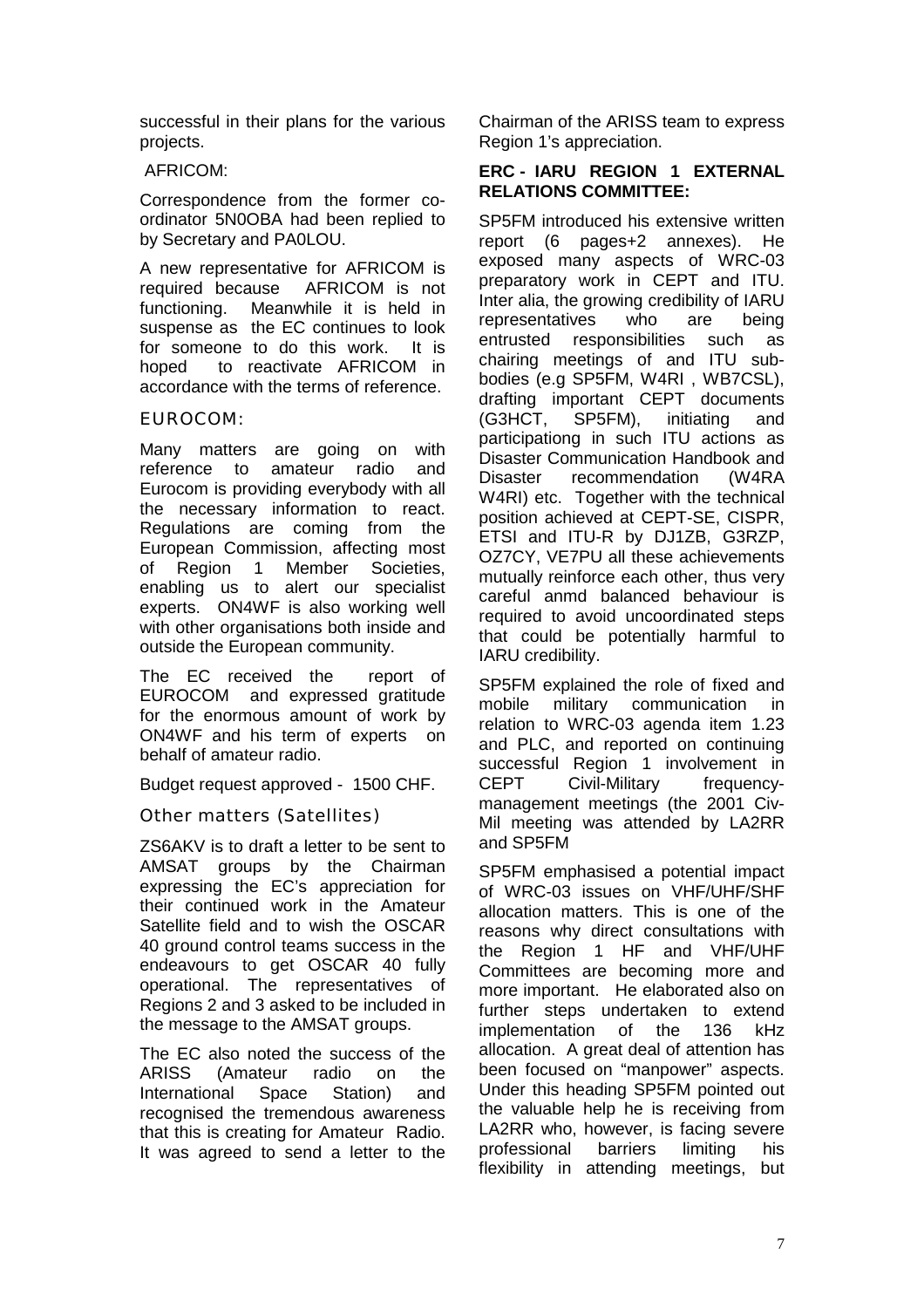expects more time available in the near future. It is however a rule that highly qualified professionally active persons usually have little time available.

## **(a) and (b) Requirements**:

Persons attending meetings as a minimum should have a wide outlook not limited to HF only or to VHF only; have a balanced manner appreciating the interests of other radio services and being capable of contributing constructively to the work of bodies, dealing also with non-amateur matters; not be restricted to Region 1 only but look after interests of the entire amateur community. In Region 2, activities include involvement in CITEL especially in its PCC3, particularly with reference to 7 MHz harmonisation. In Region 3, VK3ADM is involved in work with APT, whilst ZL2AMJ is Chairman of one of New Zealand's preparatory groups, inter-alia dealing with amateur radio matters. K1ZZ introduced the 7 MHz Strategy booklet, referring in particular to page 2 "IARU Objectives".

SP5FM commented that we know from experience that it is good to have a competent amateur in a national delegation, especially if his position is strong enough. It is extremely helpful if such a competent is invited to join a national and/or multinational/regional WRC Preparatory Group.

ZL2AMJ pointed out two problems: (1) locating suitable persons, (2) getting those persons trained, and prepared to be present and to vote at the right time.

PA0LOU again emphasised that the purpose of ADP was identifying persons and getting those persons on to delegations, adding that the FOLLOW UP HAS NOT YET BEEN DONE. A letter is to be sent to all Member Societies, calling for direct action, and finding where there are countries without amateur representation of adequate quality.

The EC after lengthy discussion on preparation decided on the following:

The R1-ERC will start formulating a number of points, to be discussed with suitable persons at upcoming occasions, primarily Friedrichshafen, in order to identify persons who might possibly be involved at WRC 2003 and preparations thereto, on behalf of amateur services.

DK9HU will, via DARC, try to identify persons in some Eastertn European countries who could be of assistance.

ZS6AKV and 6W1KI must try to revise the list of already trained persons via the ADP programme, and reactivate others for the purposes mentioned above

A41JT is to investigate what similar actions can be reactivated in the Middle East.

PA0LOU will write to all Region 1 Member Societies re the 7 MHz situation, including reference to the CITEL position.

PATU meeting takes place on Monday 23 April. After change from PATU to ATU this is in a state of development and ZS6AKV will continue monitoring development and will report, when necessary.

ABOVE POINTS ARE CONSIDERED BY THE EC TO BE A FIRST PRIORITY OF ACTION TO BE TAKEN.

#### CEPT RR-WG

February 5-9 (1) reciprocity (2) 5 wpm. N.B.5 wpm not yet approved by all 44 countries.

ZL2AMJ said that the motion passed at Darwin was a Recommendation to the AC re S25, adding that it is desirable to (1) eliminate banned countries (2) to permit universal roaming (3) establish universal global qualifications (4) agree on morse code speed.

The EC decided, after a lengthy discussion about the IARU policy in regard to S25 and the M-QUAL recommendation, to request the IS to formulate a document explaining the background again for S25 and what the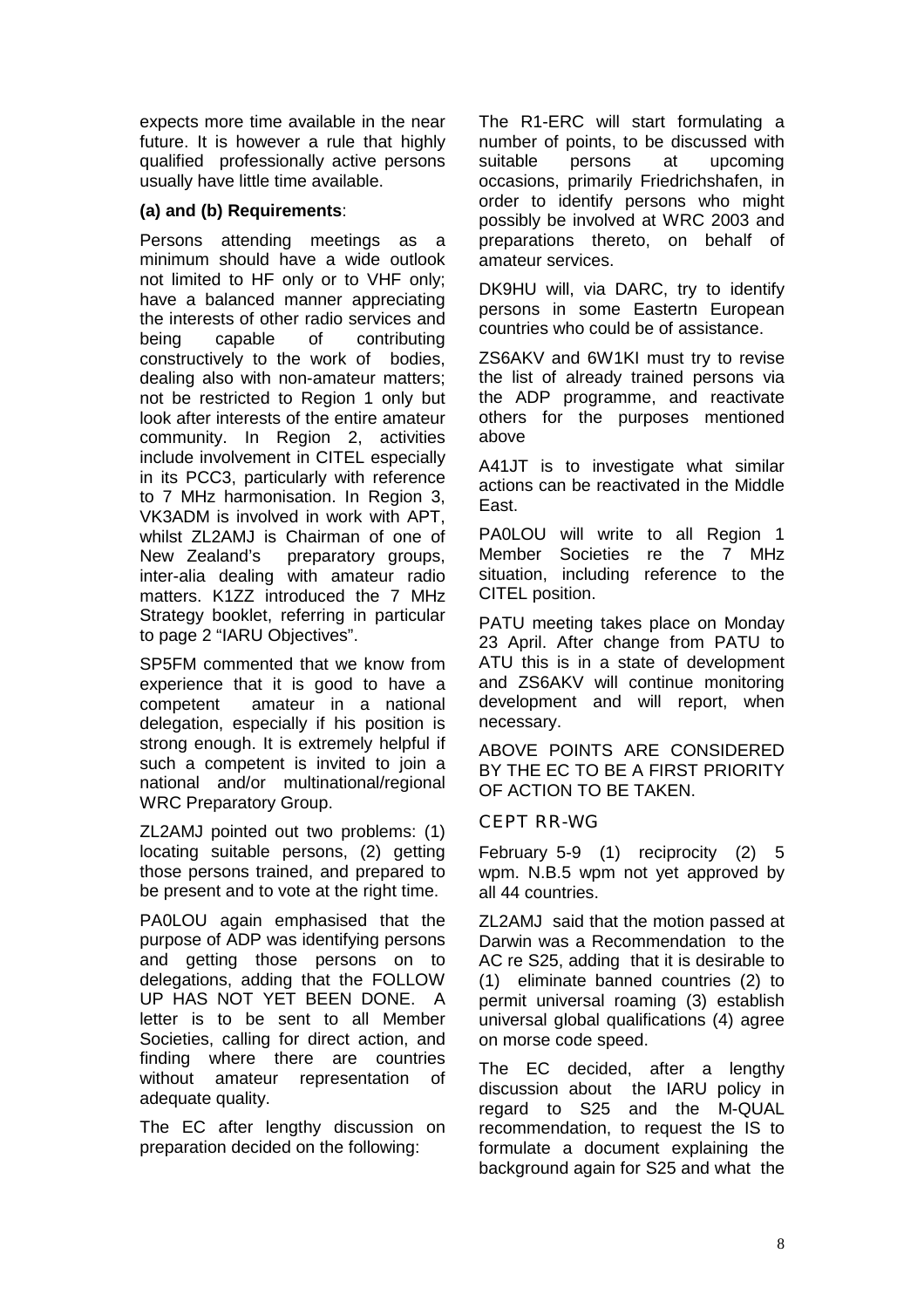Member Societies are supposed to tell to their administrations. This because the focus on the "Morse yes – Morse no" issue has now brought forward, as reported repeatedly by G3HCT, the danger that some administrations will just forget about S25 totally and only agree to drop the Morse code requirement from the existing S25. K1ZZ was asked to produce such a paper as quickly as possible (after clearing it with W4RA) also in view of a CEPT RR6 meeting which will be held in Finland between May 21-24 where G3HCT again will be asked what exactly is the IARU position, followed shortly thereafter by full plenary WGRR meeting in Bergen early June.

K1ZZ gave an explanation of what is involved in S19.

CITEL. There is a similarity between CEPT and CITEL reciprocal arrangements, or acceptance of CITEL in CEPT countries.

Discussing the matter of possible cooperation between CITEL and CEPT, TR61 and TR62 licensing system, the following discussion pointed out that the present CEPT system is open to any country in the world and it is therefore not likely that CEPT would answer CITEL's request, positively, for this would involve revising the CEPT system completely. Amateurs in R1 are in talks between the two organisations and this could lead to more R2 amateurs able to operate within R1 without the necessity of reopening the discussions on the licensing system. A possible adoption of the IARU document concerning S25 could solve the whole problem.

#### Standardisation & EMC:

#### General (no discussion

Status report on recent EU proposals and decisions (no discussion)

Many tests on pacemakers have been made for 3 types of modulation. The tester was unwilling to reveal the source of the pacemaker. Our gratitude to DARC was expressed via DK9HU.

PLC

Three parties are interested, HF, EMC, and political. The only Member Societies actively involved are DARC and RSGB. PA0LOU stated that it is not for the full EC to deal with details, and there should be a co-ordinator for different parties. PA0LOU suggested DK9HU to be the central point. SP5FM explained that OZ8CY has already assumed responsibility as R1ERC technical rapporteur on PLC. LA2RR suggested OZ8CY to remain as technical co-ordinator and DK9HU as EC Member co-ordinator. This was agreed as to the principle, although naming of these functions should be considered afterwards for consistency with structure of permanent specialised bodies.

G3RZP experience from attendance at CEPT-SE meetings suggested the need for Region 1 attendance at some of these meetings. SP5FM mentioned that there are also other meetings to be covered such as CEPT SRD-MG and there are ongoing consultations who would undertake permanent responsibility for these. PA0LOU checked with PA0EZ who is available to attend. SP5FMis to implement this.

ADP already dealt with.

ADP Seminar 2001 Middle East – this has been put in abeyance until follow up of previous seminar has been cleared up

Strategic Plan for Africa – nothing new from the IS.

Amateur Radio Administration Courses in Africa – there is good contact with the ITU Telecom Bureau and Director M Toure. Mozambique represents a real national need, though it has no specific arrangements yet. Region 1 could advise on the Course and Instructors. Egypt, Jordan, Lebanon, Djibouti and Oman are all possible venues, particularly the last named. 6W1KI will be the organiser/coordinator.

Radio Africa 2001. SP5FM will disseminate information later. 6W1KI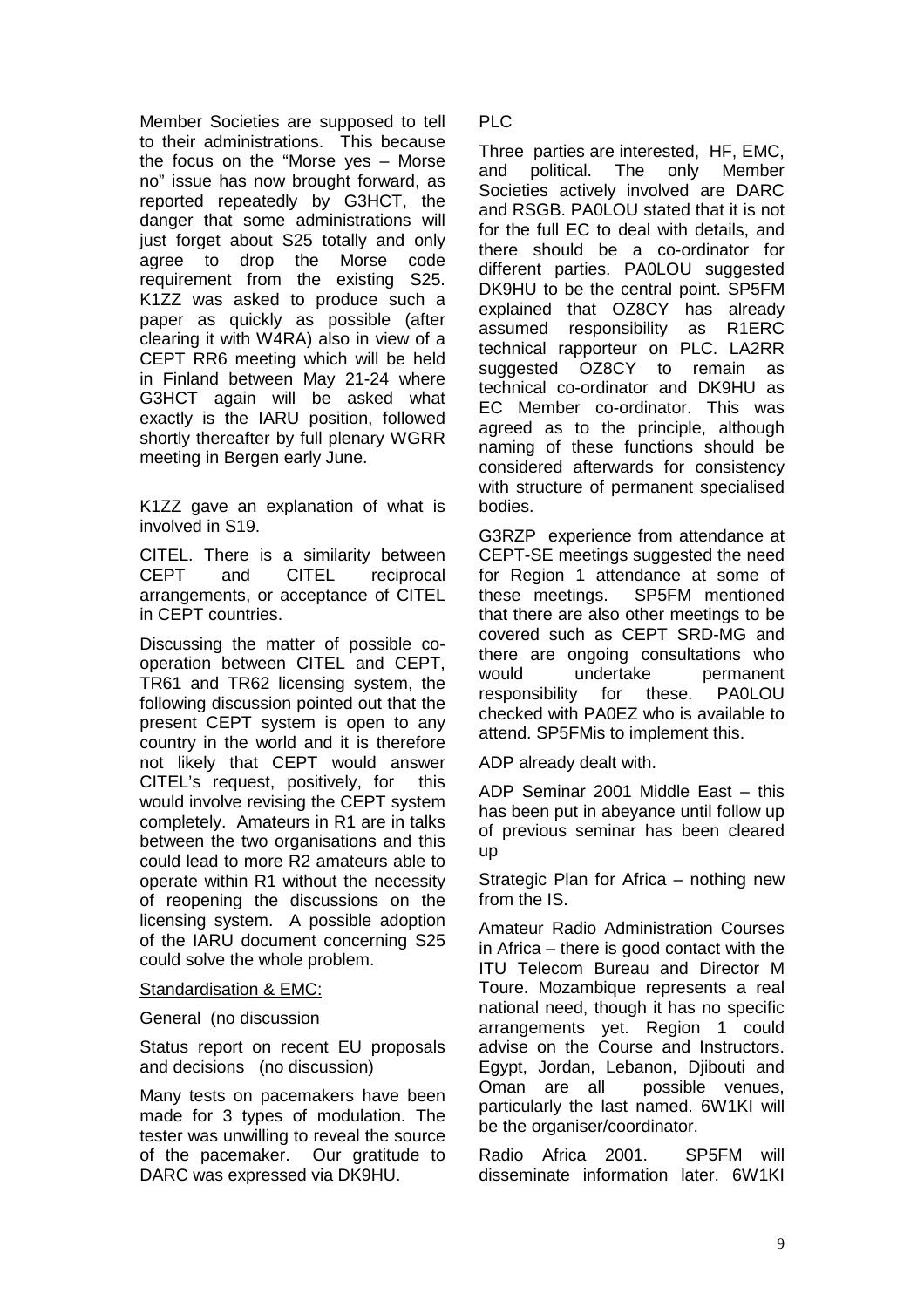suggests sending a paper.

#### Other ERC matters:

G3PSM is already involved in CEPT-FM40. Other ERC members are being invited and some of them are inclined to assume more definite and detailed responsibilities.

A great deal of work at CEPT and ITU for defence of amateur services in general and particularly for WRC 2003 has been carried out. PA0LOU expressed thanks to SP5FM and his collaborators for all work done.

#### **Internal Working Committees of the Region 1 EC:**

#### Telecom – South Africa:

There will be no cost for stand space, but the material must be rented. Money is available, and sponsorship would be investigated. Financially we are able to participate – EC agreed Region 1 should participate.

The stand is to be manned by A41JT, 6W1KI, and ZS6AKV.

- Exhibition committee is to work out a plan and programme
- A financial limit of 25,000 CHF was agreed.
- If it is not possible to work within the limit, including the travel of the EC member, the matter is to be referred to the AC
- The exhibition Committee is to come up with a detailed programme.
- K1ZZ said the funds are available.
- An AC member will attend.

#### Internal Financial Committee

It was noted that we must continue to try to find new and additional sources of money, including sponsorship. The Treasurer, who was charged by the Tours EC meeting to investigate, reported that he found no solution to

this problem. There are two possible sources (a) membership, to whom we have to explain the need, (b) external sources such as the European Commission and/or the United Nations which may have secondary funds for assisting developing countries. In this connection, the EC recorded its pleasure and acknowledged the action that VERON had taken by contributing 2500 GLD (CHF 1500) to sponsor a delegate from a small society to come to the next Region 1 Conference; this is intended for travel assistance.

REF has taken similar action.

Thus, it was agreed that we have to continue to find ways of obtaining sponsorship, that the EC will investigate all possibilities, and that the presentation of documentation for proposals, how much is required, and a plan of action, are all important.

Public Relations:

- Region 1 PR Committee: World Amateur Radio Day – the choice of date could be improved. The occasion needs more activation by Societies.
- PR is not our strong point. PA0LOU urged the PR committee to set to work and develop material and ideas which are workable.
- SP5FM said we have excellent specialised bodies, their achievements are little known outside and each of them should appoint its own PR representative.
- DJ6TJ offered to assist ZS6AKV in providing information for the Web page. The offer was accepted.

PA0LOU said that the PR committee must come up with an action plan. LA2RR is unable to continue as a member; his place will be taken by PA0LOU.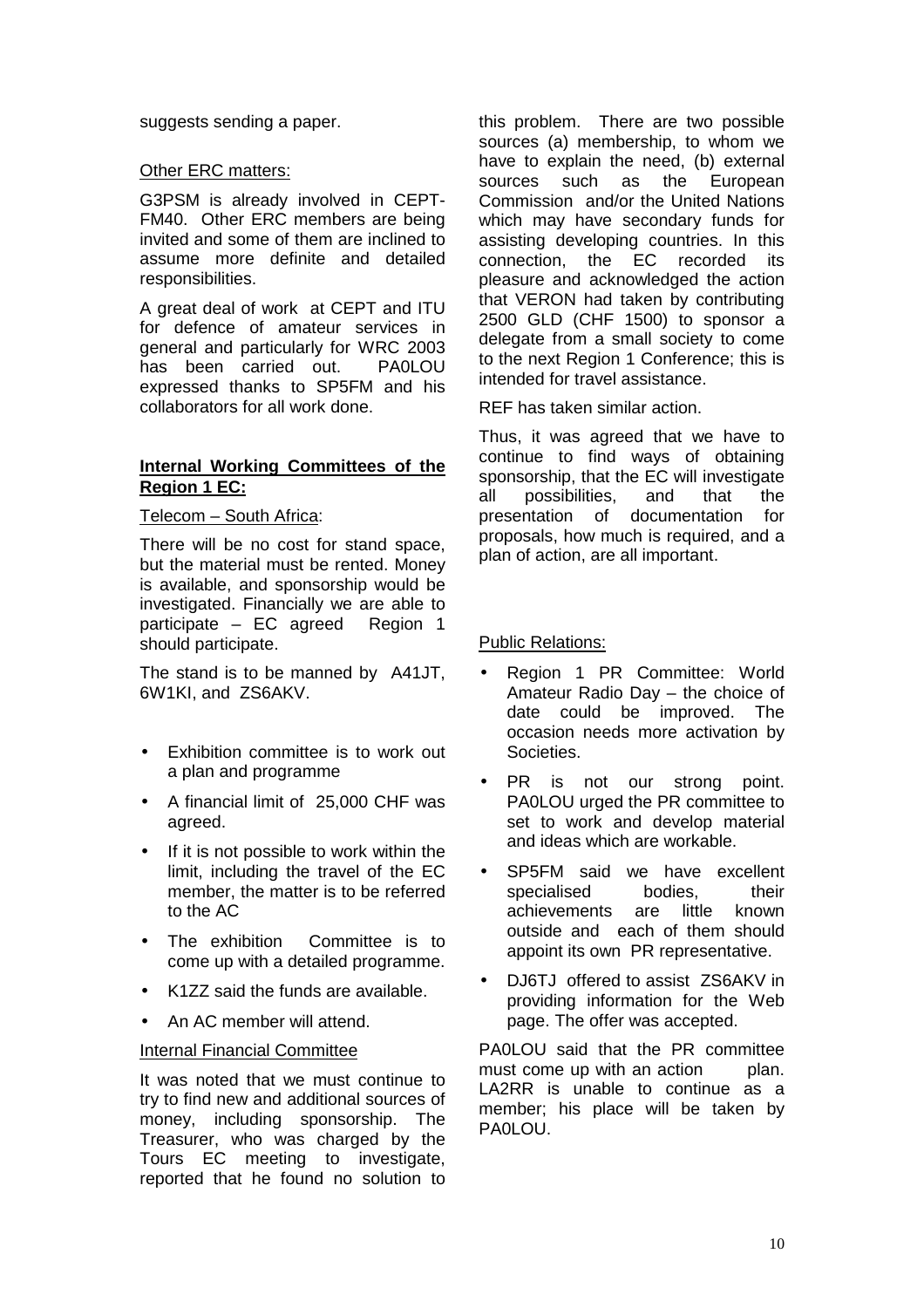## **STARS**

DARC has 8000 CHF in its budget for STARS for a specific project.

## **Operational Matters**

- World Amateur Radio Day already discussed.
- IARU Contest 14/15 July 2001. PA0LOU drew attention to the requirements imposed by ARRL for a compulsory computer programme which is not universally in use for those who send in electronically prepared logs. This forces competitors to use a different programme from what they already might be using. Although the EC understands that ARRL would like to use a uniform standard, this should not be a compulsory requirement for an IARU contest. The IS has been made aware of this problem.

#### **IARU Region 1 Conference 2002 – San Marino**

- Secretariat will start necessary administration
- For the preparation of the Conference, it is necessary that the Secretariat gets to know the environment and equipment which is to be there. The next EC meeting will be held in San Marino.
- The Office Manager will attend the next EC Meeting, agreed unanimously.
- No further communication has been received from San Marino

All correspondence must be sent via Region 1 Office (NOT via IARU reflector).

• Assistance re format: A Template of simple computer format is to be used. All papers will have a conference serial document number, and a sub-body e.g. committee/working group document sub-number.

- The Lillehammer General Conference had decided that all conference documents should be distributed electronically. The EC agreed that this indeed would be economical. However, there is a risk that not all delegations will arrive with the proper complete documents. It was decided by the EC that the Secretary will circulate a questionnaire to the Member Societies (both by email and by post) requesting them to inform Region 1 by return who can receive the documents by electronic means and who needs to receive them by mail.
- Only one copy of the Conference papers will be sent to each Member Society, who will be responsible for distributing documents to their delegates.

## Preparatory work:

Conference Opening. It is intended to invite the ITU-HQ , CEPT-ERC and possibly the ATU-HQ to send a representative to participate in the opening ceremony.

## CAM-WG:

The CAM WG is supposed to incorporate points made at the Lillehammer Conference. PA0LOU said that the Election Rules of the EC should be revised, so that candidates are known before the Conference. However, it requires two-thirds majority of member societies to amend the Constitution, one-half to amend the byelaws; and a simple majority to amend Recommendations.

A reply to OY1A is to be sent saying we have received the interim report and await a further development.

#### **IARU Administrative Council Matters.**

#### Summary Record of 2000 Meeting:

The EC has received the Summary records of AC in Tours and Darwin, and no further discussion was necessary.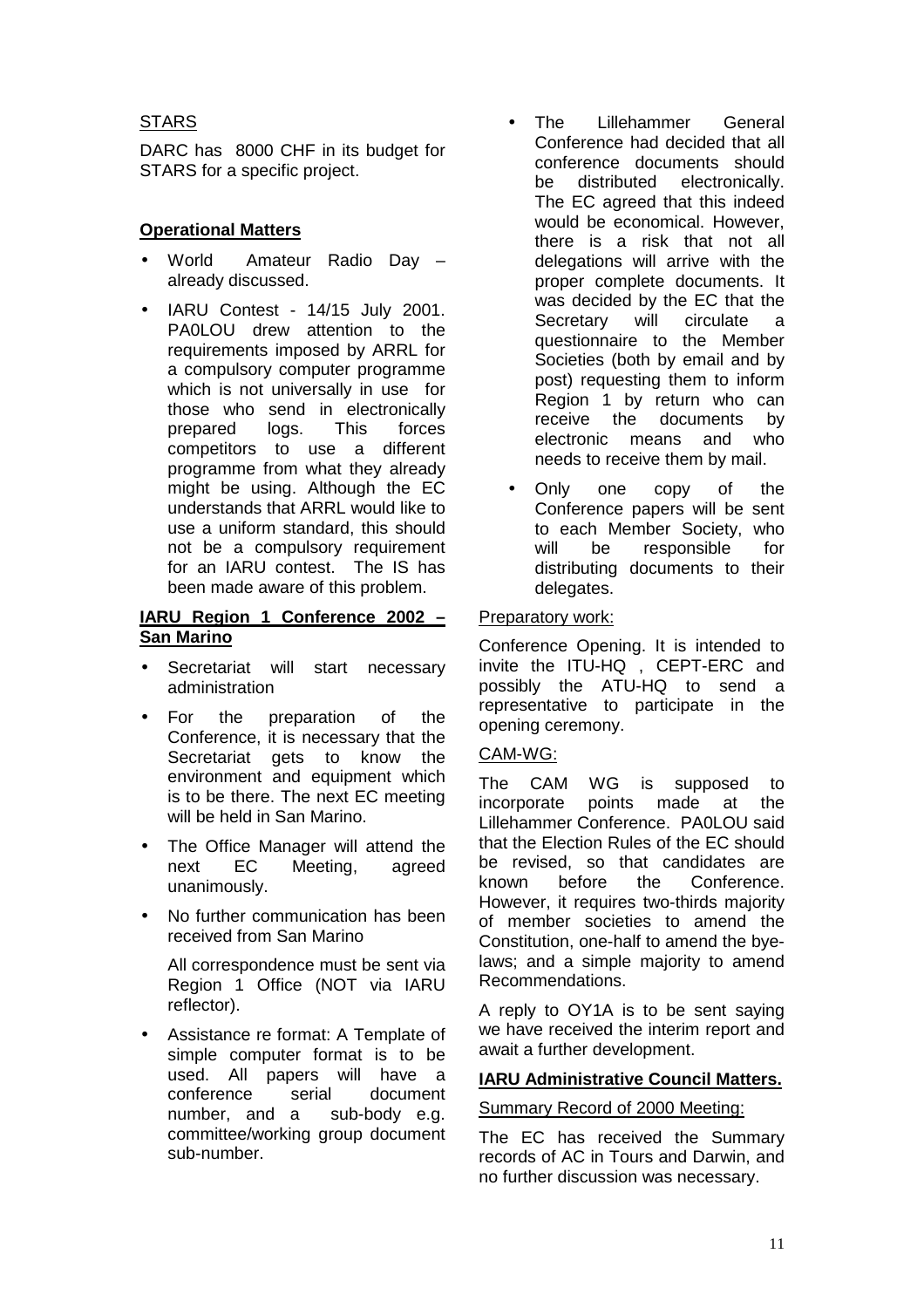Region 1 Proposals for 2001 AC Meeting (Guatemala):

Secretary is to write to the Chairman of HF and VHF WGs asking if they have any papers to submit. All papers are to be sent to the Secretary and Region 1 Office.

World Amateur Radio Day. ZS6AKV will draw up suggestions

 ITU AFRICA Telecom: ZS6AKV will forward dates

Access to 136 kHz. SP5FM will forward information

#### To nominate the two EC members to the AC for Region 1 and the two alternates.

The EC decided that in view of preparations for WRC 2003, and the necessary planning for the future on a long term, that a third person for the AC meeting is appropriate. PA0LOU and G3GVV were appointed, with LA2RR as the alternate. SP5FM was proposed, but was unable to accept. If LA2RR is unable to attend, the second alternate is DK9HU.

Any other AC matters

The dates of the AC Meeting are Saturday 6, Sunday 7 and Monday 8 October, 2001.

#### **List of special responsibilities of EC members**

Delete LA2RR from PR Committee and substitute PA0LOU, DK9HU as EC Member responsible for general PLC matters, while technical responsibility remains with OZ8CY.

#### **Update calendar of event**

Invitation to R3 EC Meeting – see paper from ZL2AMJ.

It was very much regretted that because of the financial restraints imposed at the 1999 Region 1 Conference, the Region 3 invitation could not be accepted.

DARC AGM 11-13 May PA0LOU

UBA 19 May PA0LOU

Friedrichshafen 29-30 June-1 July,PA0LOU,F6DRV, AJ4JT G3HCT and SP5FM

If an HFC-VHFC meeting indeed will be held.

HST Championships 6-10 June

R3 Directors 30 Aug - 1 Sep.

ARDF Championships September

F6DR

Region 2 EC Meeting 29 September a.m. PA0LOU, G3GVV

Region 2 EC Meeting 30 September a.m. PA0LOU, G3GVV

R2 Conference 1-5 October

PA0LOU, G3GVV

AC Meeting 6-7-8 October PA0LOU,G3GVV,LA2RR

TELECOM November

6W1KI, A41JT ,ZS6AKV

#### **Financial Matters:**

Noting the report from the Treasurer, noting some details have to be more extensive and some have to be reallocated to various funds, the balance sheet has to be revised before 15 May, 2001. The revised balance sheet will be sent to Member Societies. That work will be done between the Treasurer, Chairman and various EC members.

#### Budget for 2001

When the date of meetings is changed from one year to the next, that matter will be recorded.

It was agreed that the Treasurer amends the budget for 2001 with the assistance of PA0LOU, after which it will be circulated to the FAG first and afterwards to the Member Societies for their approval.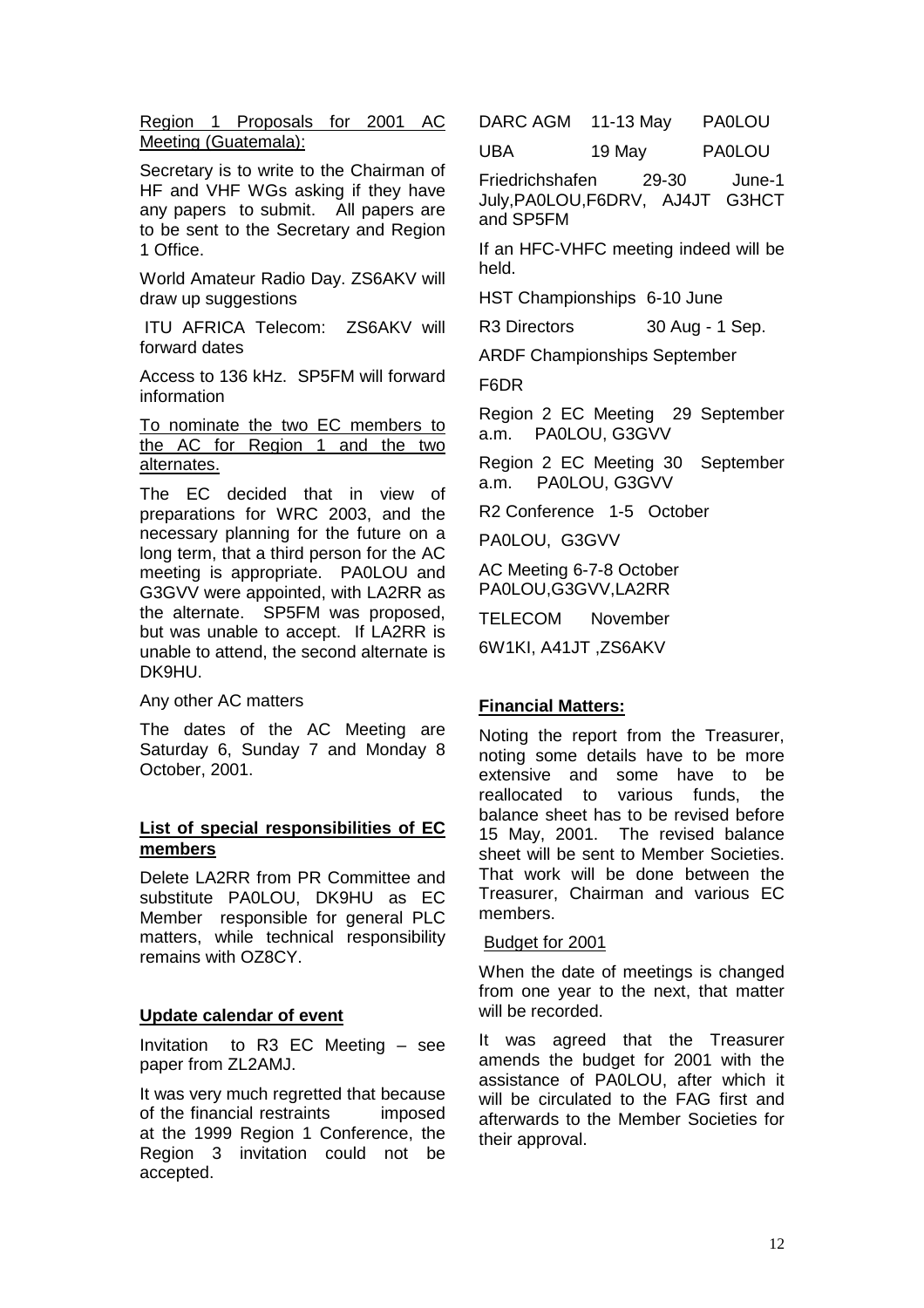Because of the fact that the downward trend in the membership figures continues it was decided to base the budget for 2001 on a 2% decline in those figures compared to 2000.

The budget should have been circulated in January 2001, but that is impossible because Member Societies do not then know their membership numbers.

The Treasurer must inform the FAG why the requirements of the Lillehammer Conference have not been met.

The Questionnaire re Membership numbers must be expressed clearly and simply. It must be sent as a WORD document and then repeated as an rtf file. There must be a reminder after 30 days with a new deadline, EC members are to be notified of non-paying Member Societies. ACTION:G3GVV

(a) Book keeping is being done at REF Headquarters

b) It was agreed that more detail is required.

Preliminary Draft Budget for 2002. This can only be done after the 2001 budget is finalised and has been approved.

Treasury liaison with the FAG

There has only been one contact with the Chairman of FAG, and that was in February 2000. Since then, there has been no further contact. The Chairman of the FAG has not responded to letters from the Treasurer. It has been reported that members of the FAG have not always been kept informed, nor have they always been consulted.

#### Internal Financial Rules:

There is no reason for any changes.

The per diem allowance is unchanged. (It is presently practically unused due to division of responsibilities between Region 1 and IS).

The car allowance is unchanged

The EC recorded its satisfaction with the work being done by the Treasurer.

## **Date and venue for the next EC meeting:**

The next EC meeting will be held in San Marino. Proposed dates are:

26-27-28-29 April, 2002.

The San Marino Society is to be informed that the EC Meeting must be held in the same hotel as the Conference is to be held.

## **Courtesies**

All present heartily thanked ROARS and especially A41JT for their generous hospitality and the excellent arrangements they had made for the meeting. The Chairman also thanked guests for their useful contribution to the success of the meeting.

There being no further business the meeting closed at 17.05 on 23 April, 2001.

MEMBER SOCIETY NEWS

NEW IARC COUNCIL

President Joseph Obstfeld 4X6KJ Vice President: Dan Roth 4X1YM Secretary: Oded Kishoni 4Z5OK Treasurer: Paul Gross 4X6UU Editor "HaGal International": Moshe Goldman4Z5MG

Joseph Obstfeld 4X6KJ, Post Office Box 873 Kiriat Ono, 55108 Israel Tel/Fax: ++ 972-3-534 6049 E-mail: josepho@shani.net E-mail: 4x6kj@iarc.org IARC Web Page: [http://www.iarc.org](http://www.iarc.org/)

ASSOCIATION DES RADIO AMATEURS DU SENEGAL (A R A S)

#### **Board 2001:**

Chairman: Malick Mbengue 6W1FJ Vice Chairman: Moustapha Diop 6W1KI Vice Charman: Charles Tossou 6WGF Gen Secretary: Monique Imbo 6W OM Ass Secretary: Babacar Diop 6W1RA